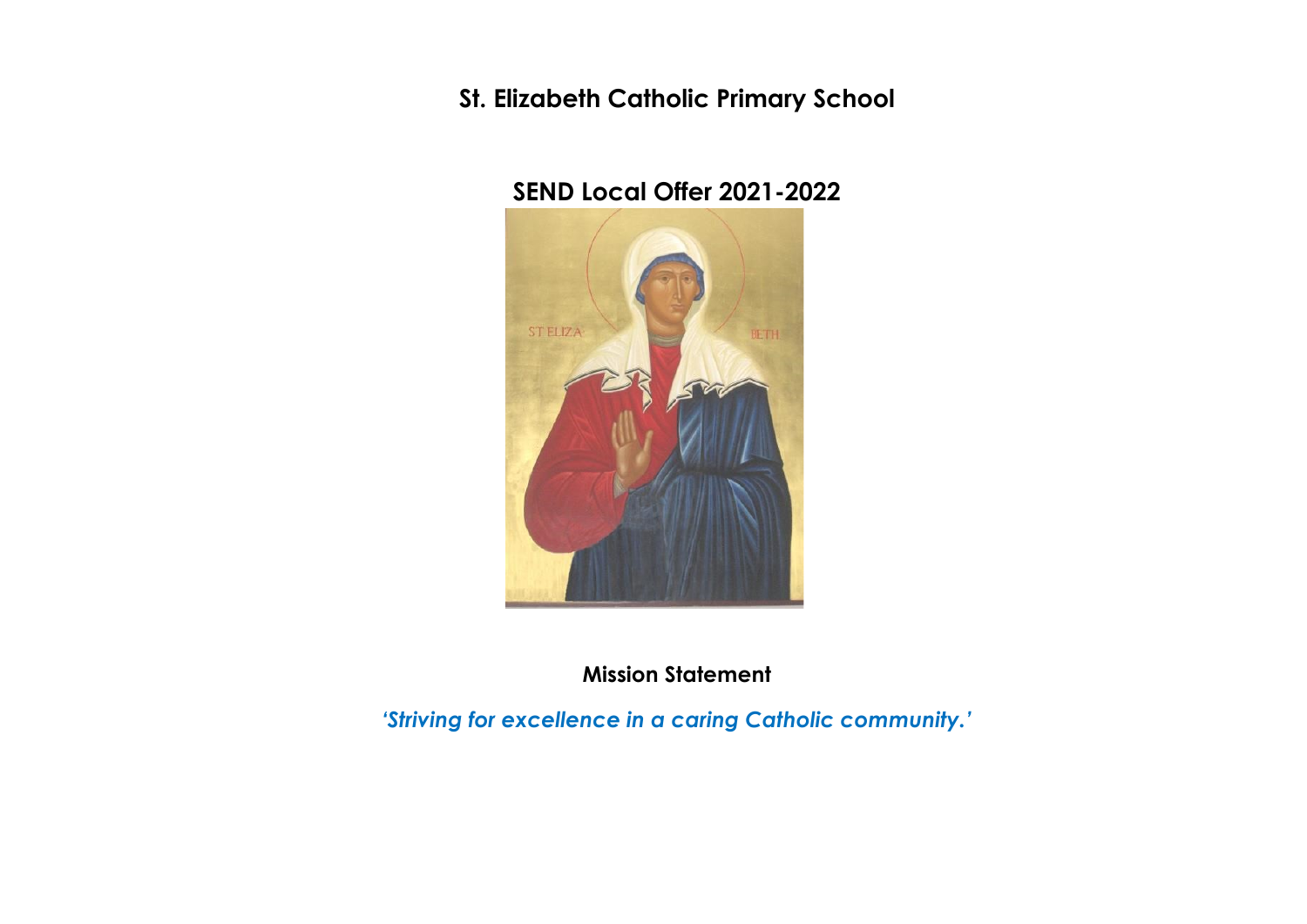## **The SEND local offer from St Elizabeth**

St Elizabeth's approach to meeting the needs of pupils with Special Educational Needs and Disability is supported by the Diocese of Westminster and the Local Authority to ensure that all pupils, regardless of their specific needs, make the best possible progress in school. All schools are supported to be as inclusive as possible, with the needs of pupils with special educational needs being met in a mainstream setting wherever possible, where families want this to happen.

## **What is the Local Offer?**

Every council must publish a local offer. This will tell you what support is available for children and young people with special educational needs or disabilities, and their families. It should include information about education, health and care provision. It will also tell you about training, employment and independent living for young people with special educational needs or disabilities.

### **Who is it for?**

The local offer is for children and young people with special educational needs and/or disabilities from birth to 25, their parents and carers, and people who work with children, young people and their families.

### **What is the idea?**

The local offer should make it easier to find out what you need to know, give you information about what is available and where to get further information.

The local offer should also make service provision more responsive to local needs.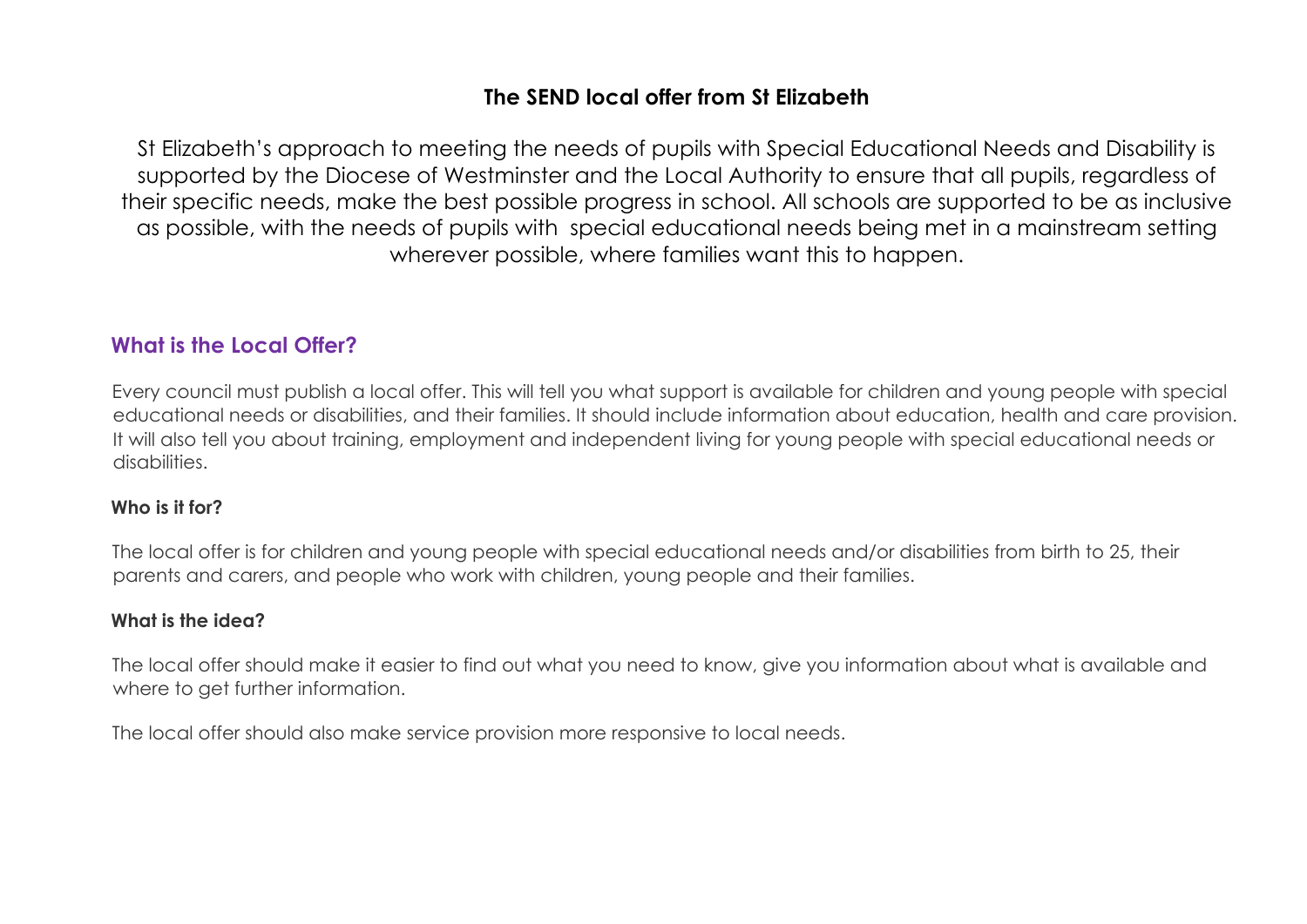### **What does it include?**

The Local offer includes information on:

- how children and young peoples' needs are identified
- how their needs are assessed
- the special educational, health and social care provision for children and young people with SEN or disabilities and opportunities for training and employment
- support for independent living
- how provision is funded
- leisure activities and support groups
- where you can find more information, advice and support
- arrangements for travel
- the help that is available to resolve disagreements

The full list of what must be included can be found in the SEND Code of Practice Section 4.30.

## **Who are the best people to talk to in this school about my child's difficulties with learning/ Special Educational Needs or disability (SEND)?**

Our **Special Educational Needs and Disability Team (SEND)** consists of Kelly Studman, Special Educatinal Needs Co-ordinator (SENDCo for short) (phase leader for EYFS and KS2 ), and Mr John Peppard Assistant SENDCo (phase leader for KS1).

#### **The SEND team are responsible for:**

Coordinating support for children with special educational needs or disabilities (SEND) and developing the school's SEND Policy to make sure all children get a consistent, high quality response to meeting their needs in school.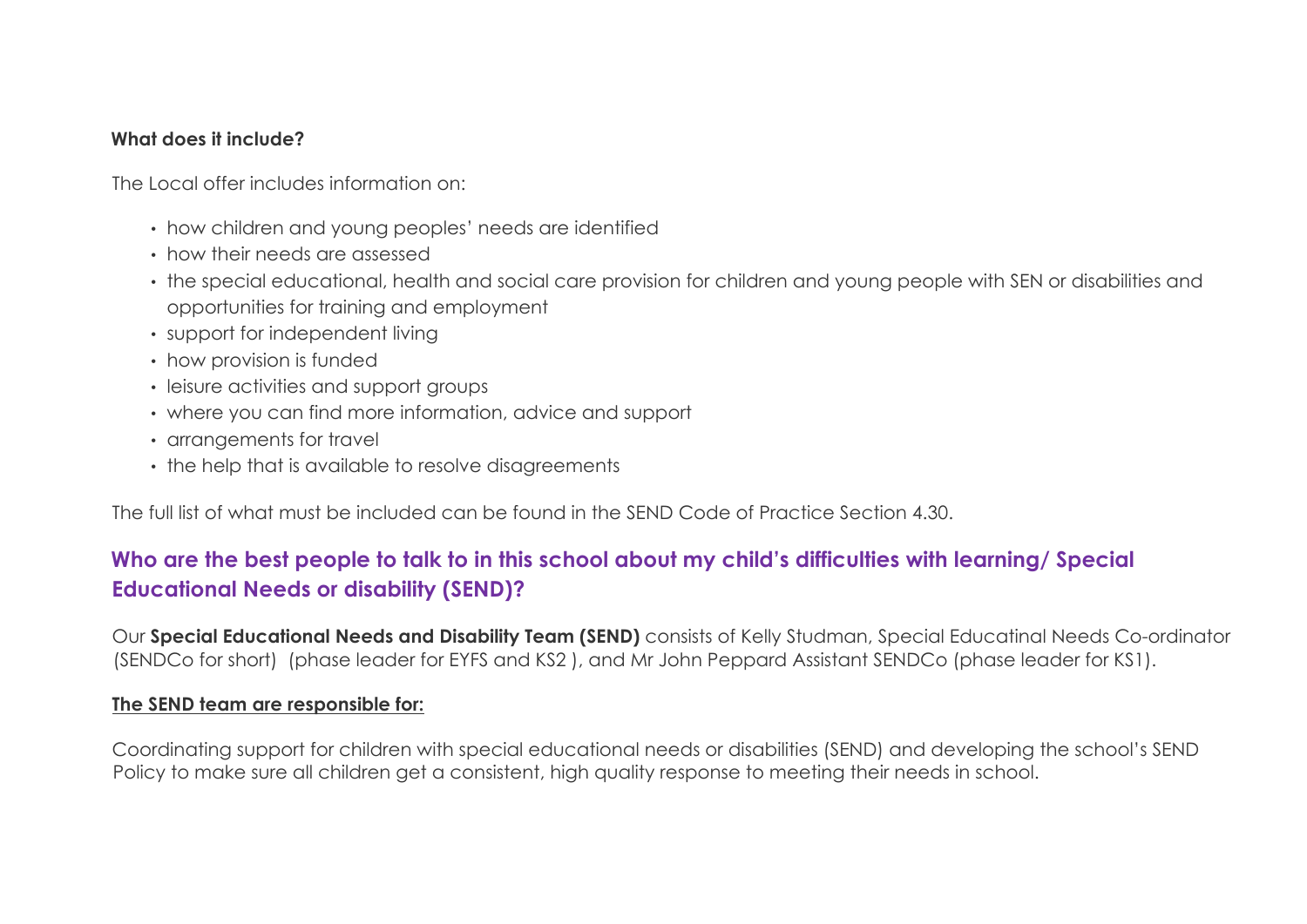- Ensuring that you are involved in supporting your child's learning, kept informed about the support your child is receiving and that you are involved in reviewing how your child is progressing
- Liaising with all the other people who may be coming into school to help support your child's learning e.g. Speech and Language Therapy, Educational Psychology etc...
- Providing support for teachers and support staff in the school so they can help children with SEND in the school achieve the best progress possible
- Updating the school's SEND register (a system for ensuring all the SEND needs of pupils in this school are known) and making sure that there are excellent records of your child's needs, developments and specialist provision that is in place. There are three different *Stages of the SEN Code of Practice register:*

| Watch List (WL) – your child has been<br>identified as not making expected<br>progress and needs to be monitored | Additional SEN Support (k) – your<br>child needs intervention/specialist<br>support with parents/carers<br>permission | Code: E- Educational Health Care Plan<br>(EHCP) - Your child has a Educational<br>Heath care plan to support their special<br>educational needs. |
|------------------------------------------------------------------------------------------------------------------|-----------------------------------------------------------------------------------------------------------------------|--------------------------------------------------------------------------------------------------------------------------------------------------|
|                                                                                                                  |                                                                                                                       |                                                                                                                                                  |

### **Class teachers are responsible for:**

- Ensuring that all children have access to good/outstanding teaching and that the curriculum is adapted to meet your child's individual needs (also known as differentiation).
- Checking on the progress of your child and identifying, planning and delivering any additional help your child may need (this could be things like targeted work, additional support) and letting the SEND team know as necessary.
- Ensuring that all members of staff working with your child in school are aware of your child's individual needs and/or conditions and what specific adjustments need to be made to enable them to be included and make progress.
- Ensuring that all staff working with your child in school are helped to deliver the planned work/programme for your child, so they can achieve the best possible progress. This may involve the use of additional adults, outside specialist help and specially planned work and resources.
- Ensuring that the school's SEND Policy is followed in their classroom and for all the pupils they teach with any SEND.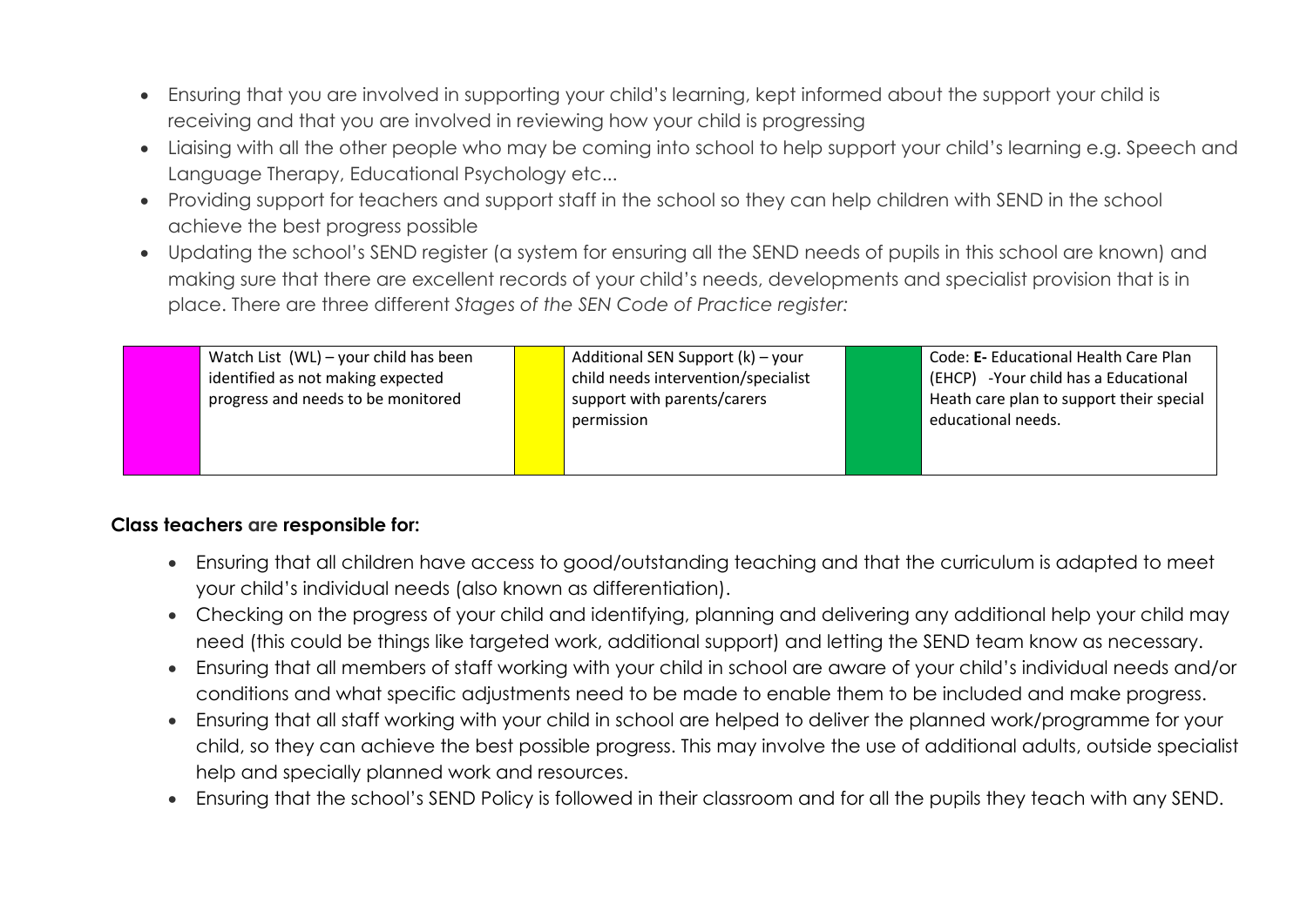#### **Headteacher is responsible for:**

- The day to day management of all aspects of the school, this includes the support for children with SEND.
- She will give responsibility to the SEND team and class teachers but is still responsible for ensuring that your child's needs are met.
- She must make sure that the Governing Body is kept up to date about any issues in the school relating to SEND.

## **SEND Governors are responsible for:**

- Making sure that the necessary support is available for any child who attends the school who has SEND.
- Making sure that the school has appropriate provision and has made necessary adaptations to meet the needs of all children in the school.
- Making sure that the school has an up to date SEND Policy.
- Making visits to understand and monitor the support given to children with SEND in the school and being part of the process to ensure your child achieves his/her potential in school.

A Learning Support Assistant (LSA) may be allocated to a pupil with exceptional special educational needs and/or disabilities and whilst they take a very valuable role in your child's education we would prefer that questions regarding your child's learning and progress are directed to the staff members named above.

Of course, as a school we welcome daily dialogue between parents and LSAs on how a child's day has been and we do actively encourage this continued feedback!

## **How is St Elizabeth accessible to children with SEND?**

• We are wheelchair accessible on the ground floor, for classrooms from nursery to Year 3. The upper level of the school building for classrooms from Year 4-6, is accessible to children with physical disability via a lift.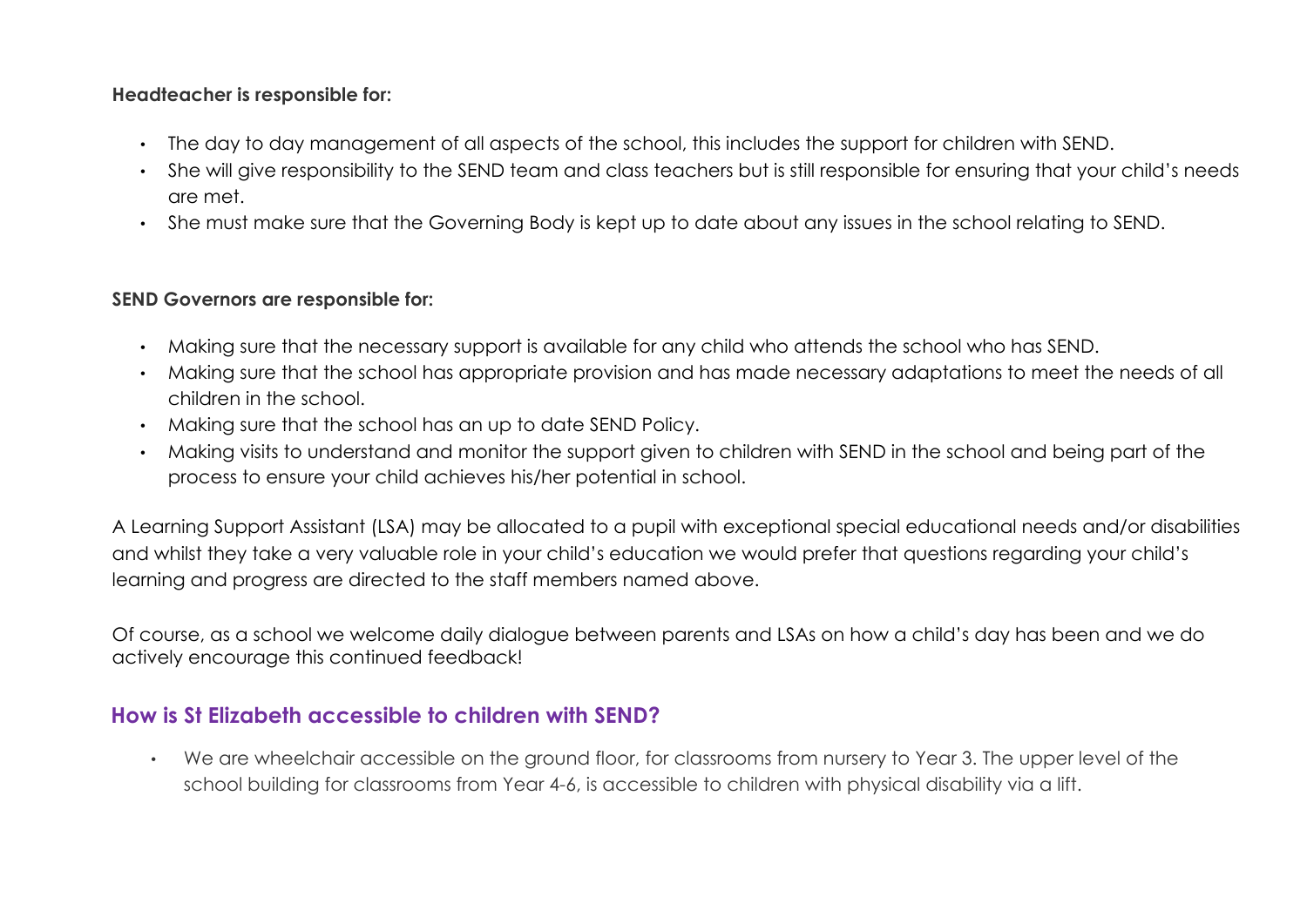- There is a disabled toilet located on the ground floor and all the building's doors are accessible to those with physical disabilities.
- We ensure that equipment used is accessible to all children regardless of their needs.

# **What are the different types of support available for children with SEND in St Elizabeth?**

### **Class teacher input via excellent targeted classroom teaching also known as Quality First Teaching.**

#### **For your child this would mean:**

- That the teacher has the highest possible expectations for your child and all pupils in their class.
- That all teaching is based on building on what your child already knows, can do and can understand.
- Different ways of teaching are in place so that your child is fully involved in learning in class. This may involve things like using more practical learning.
- Specific strategies (which may be suggested by the SEND Team or outside specialist) are in place to support your child's learning.
- Your child's teacher will have carefully monitored your child's progress and will determine if your child has a gap in their understanding/learning and needs some extra support to help them make the best possible progress.
- All children in school receive this as a part of excellent classroom practice.

## **Specific group work with in a smaller group of children.**

This group, often called Intervention groups by schools, may be:

- Run in the classroom or outside.
- Run by a teacher or most often a Teaching assistant who has had training to run these groups.

For your child this would mean:

• He/She will engage in group sessions with specific targets to help him/her to make more progress.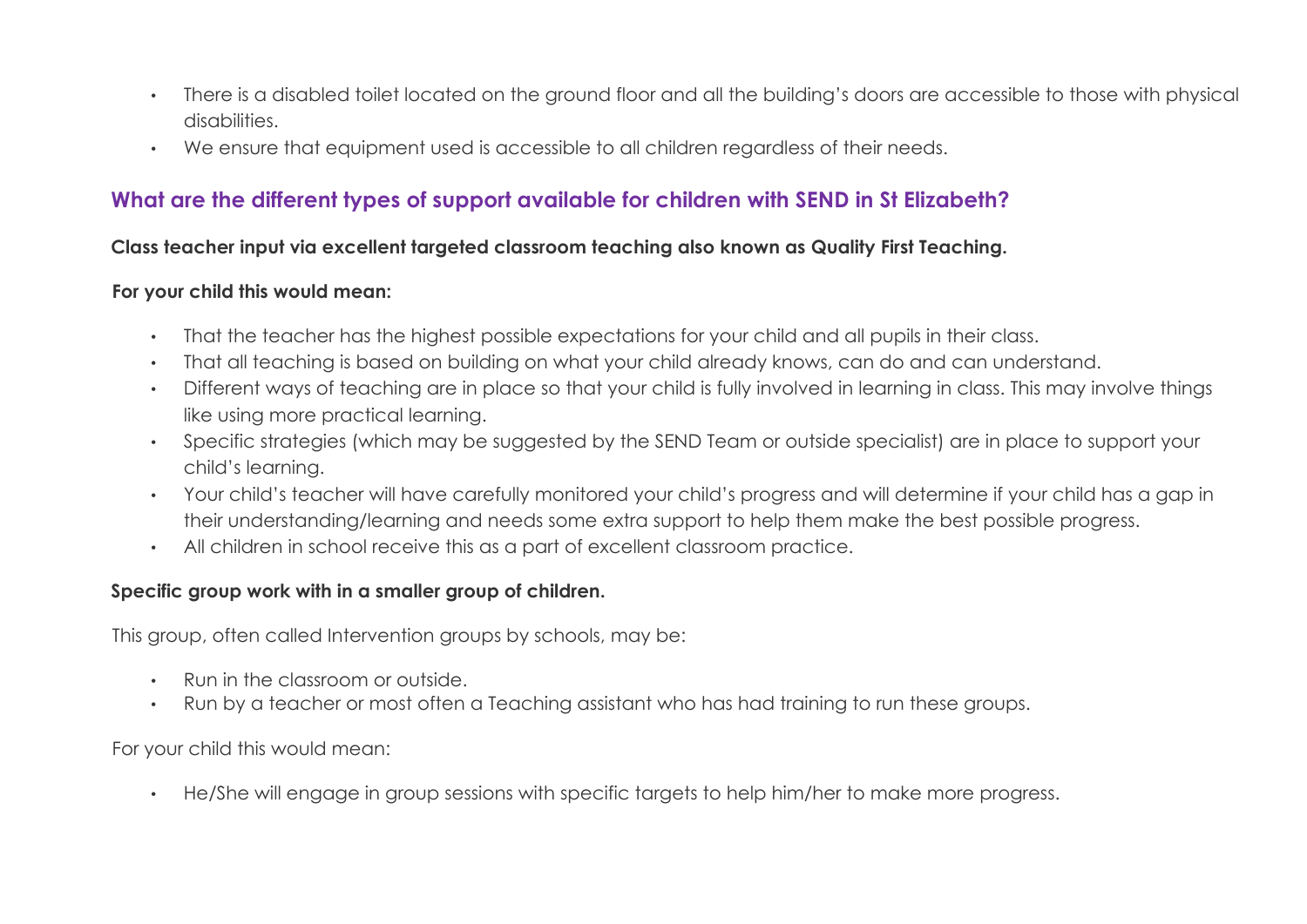- A Teaching Assistant/teacher or outside professional (like a Speech and Language Therapist) will run these small group sessions using the teacher's plan
- This type of support is available for any child who has specific gaps in their understanding of a subject/area of learning.

### **Specialist groups run by outside agencies (e.g Speech and Language therapy OR Occupational therapy groups)**

For your child this would mean your child will have been identified by the class teacher/ SEND Team as needing some extra specialist support in school from a professional outside the school.

Depending on a child's needs we may draw on support from:

- Speech and language therapy
- Occupational therapy
- Child psychology
- Educational welfare
- Hearing-impaired service
- Visually Impaired Service
- Behaviour Support Service

We always communicate with parents if we think additional support is required and before we contact other specialists.

For your child this would mean:

- Your child will have been identified by the class teacher/ SEND Team (or you will have raised your worries) as needing more specialist input instead of, or in addition to, quality first teaching and intervention groups.
- You will be asked to come to a meeting to discuss your child's progress and help plan possible ways forward.
- You may be asked to give your permission for the school to refer your child to a specialist professional e.g a Speech and Language Therapist or Educational Psychologist. This will help the school and yourself understand your child's particular needs better and be able to support them better in school.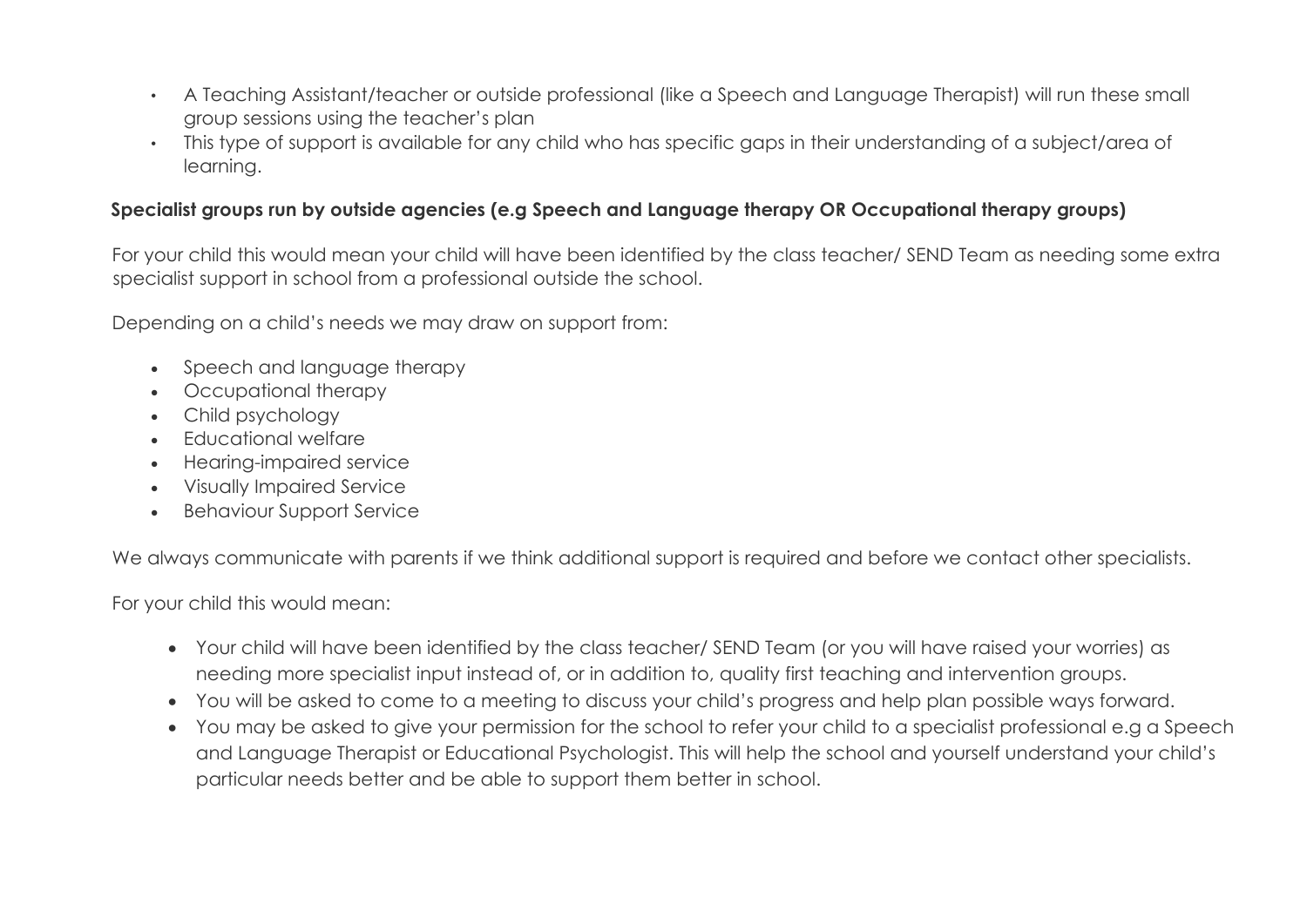- The specialist professional will work with your child to understand their needs and make recommendations, which may include:
	- o Making changes to the way your child is supported in class e.g. some individual support or changing some aspects of teaching to support them better
	- o Support to set better targets which will include their specific expertise, A group run by school staff under the guidance of the outside professional e.g a social skills group - a group or individual work with outside professional
- The school may suggest that your child needs some agreed individual support in school. They will tell you how the support will be used and what strategies will be put in place.
- This type of support is available for children with specific barriers to learning that cannot be overcome through Quality First Teaching and intervention groups.

This is usually provided via a Statement of Special Educational Needs or an Education, Health Care Plan (EHCP). This means your child will have been identified by the class teacher/ SEND Team as needing a particularly high level of individual or small group teaching (more than 20 hours a week), which cannot be provided from the budget available to the school.

Usually your child will also need specialist support in school from a professional outside the school. Depending on a child's needs we may draw on support from:

- Speech and language therapy
- Occupational therapy
- Child psychology
- Educational welfare
- Hearing-impaired service
- Visually Impaired Service
- Behaviour Support Service

We always communicate with parents if we think additional support is required and before we contact other specialists.

## **For your child this would mean:**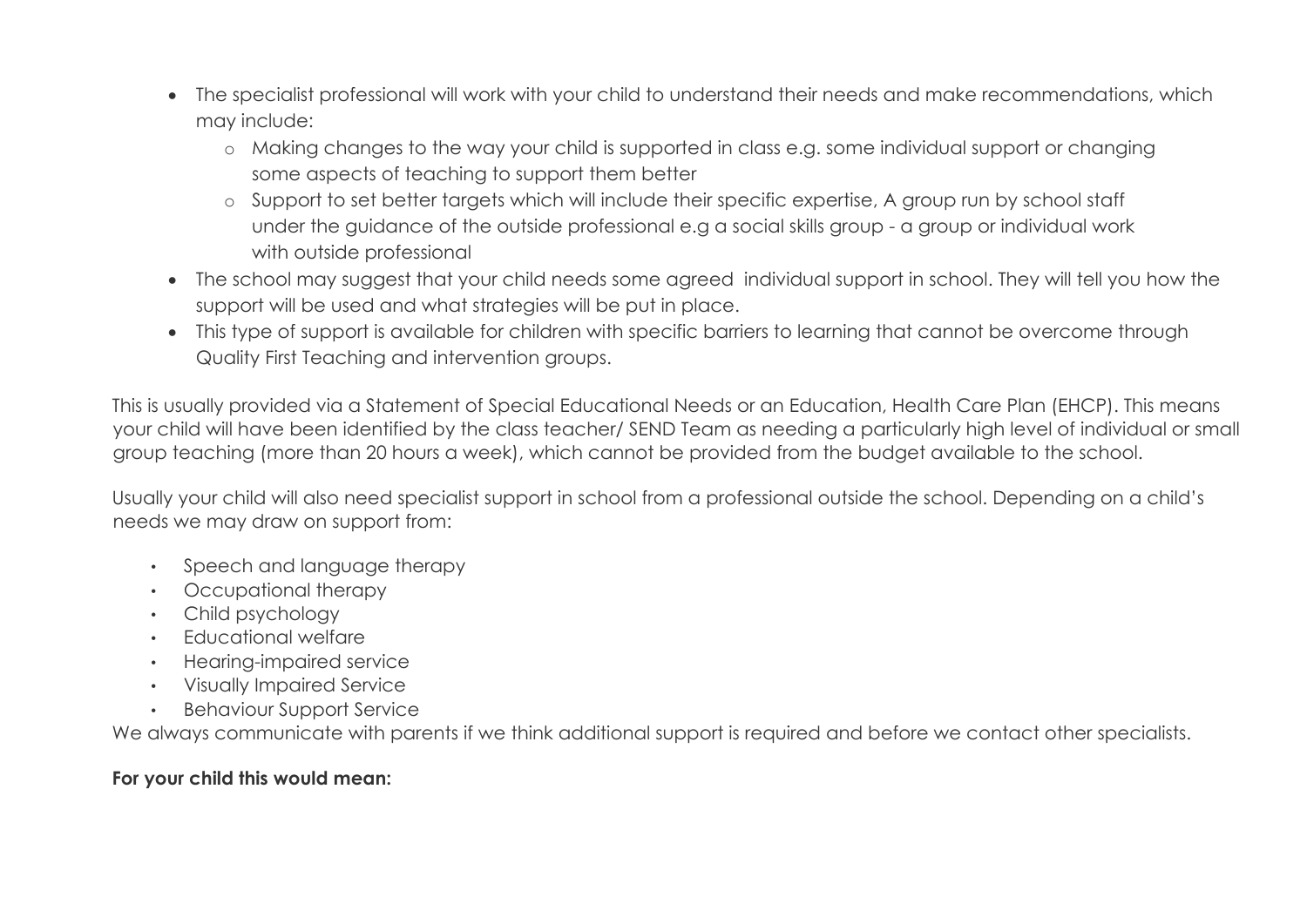- The school (or you) can request that the Local Authority carry out a statutory assessment of your child's needs. This is a legal process which sets out the amount of support that will be provided for your child.
- After the school have sent in the request to the Local Authority (with a lot of information about your child, including some from you), they will decide whether they think your child's needs (as described in the paperwork provided), seem complex enough to need a statutory assessment. If this is the case they will ask you and all professionals involved with your child to write a report outlining your child's needs.
- If the Local Authority decide your child's needs are severe, complex and lifelong and that they need more than 20 hours of support in school to make good progress. They will write a Statement of Special Educational Needs or an EHC Plan. If this is not the case, they will ask the school to continue with the support already in place, and also set up a meeting in school to ensure a plan is in place to ensure your child makes as much progress as possible.
- The Statement or EHC Plan will outline the number of hours of individual/small group support your child will receive from the LA and how the support should be used and what strategies must be put in place. It will also have long and short term goals for your child.
- The additional adult may be used to support your child with whole class learning, run individual programmes or run small groups including your child.

### **This type of support is available for children whose learning needs are:**

- Severe, complex and lifelong
- Need more than 20 hours of support in school

## **Criteria of eligibility for Education Health Care Plan**

These are the four broad areas of Special Educational Needs and provision in the new code of practice under which your child may be eligible for an Educational Health Care Plan (EHCP).

1.Communication and interaction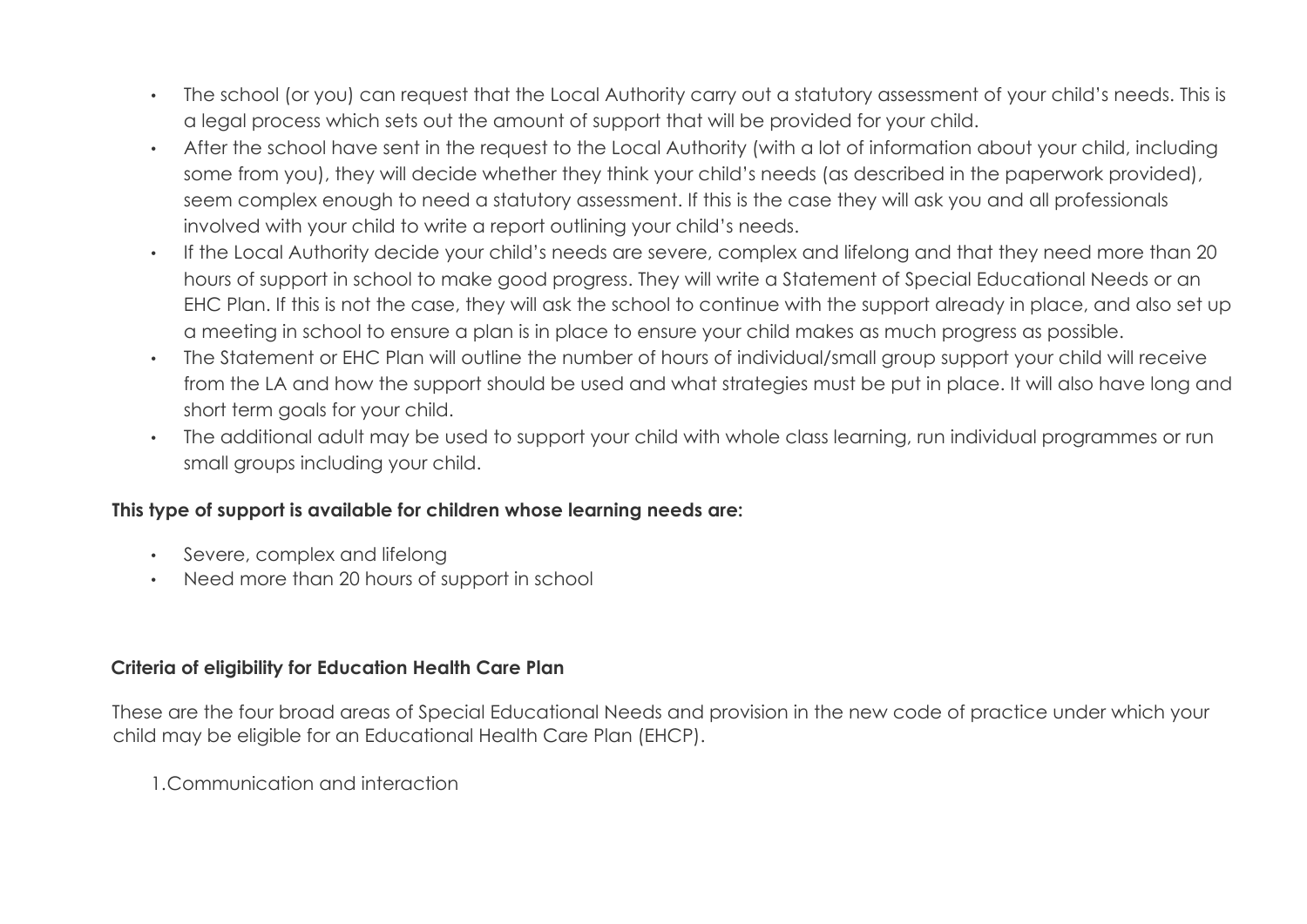2.Cognition and learning 3.Social, mental and emotional health 4.Sensory and/or physical

Many children and young people have difficulties that fit clearly into one of these areas; some have needs that span two or more areas; for others the precise nature of their need may not be clear at the outset. **It is therefore important to carry out a detailed individual assessment of each child or young person and their situation at the earliest opportunity to make an accurate assessment of their need**s. Making provision, which can be additional support or ISP (individual support plan), and reviewing how effective it is in securing progress can itself be part of the effective assessment of need, informing the next steps in the graduated approach. It may be necessary to test out interventions as part of this process, both to judge their effectiveness for the individual and provide further information about the precise nature of the needs.

## **How can I let the school know I am concerned about my child's progress in school?**

- If you have concerns about your child's progress you should speak to your child's class teacher initially. This can be done either verbal or through our school website
- If you are not happy that the concerns are being managed and that your child is still not making progress you should speak to the SEND phase leader (Ms Studman EYFS and KS2, and Mr Peppard- Phase Leader of KS1)
- If you are still not happy that your concerns are being addressed, you can speak to the Headteacher and/or a member of the Inclusion Team.
- If you are still not happy you can speak to the school SEND Governor.

## **How will the school let me know if they have any concerns about my child's learning in school?**

If your child is identified as not making **the same** progress **as other children,** the school will set up a meeting to discuss this with you in more detail and to:

• listen to any concerns you may have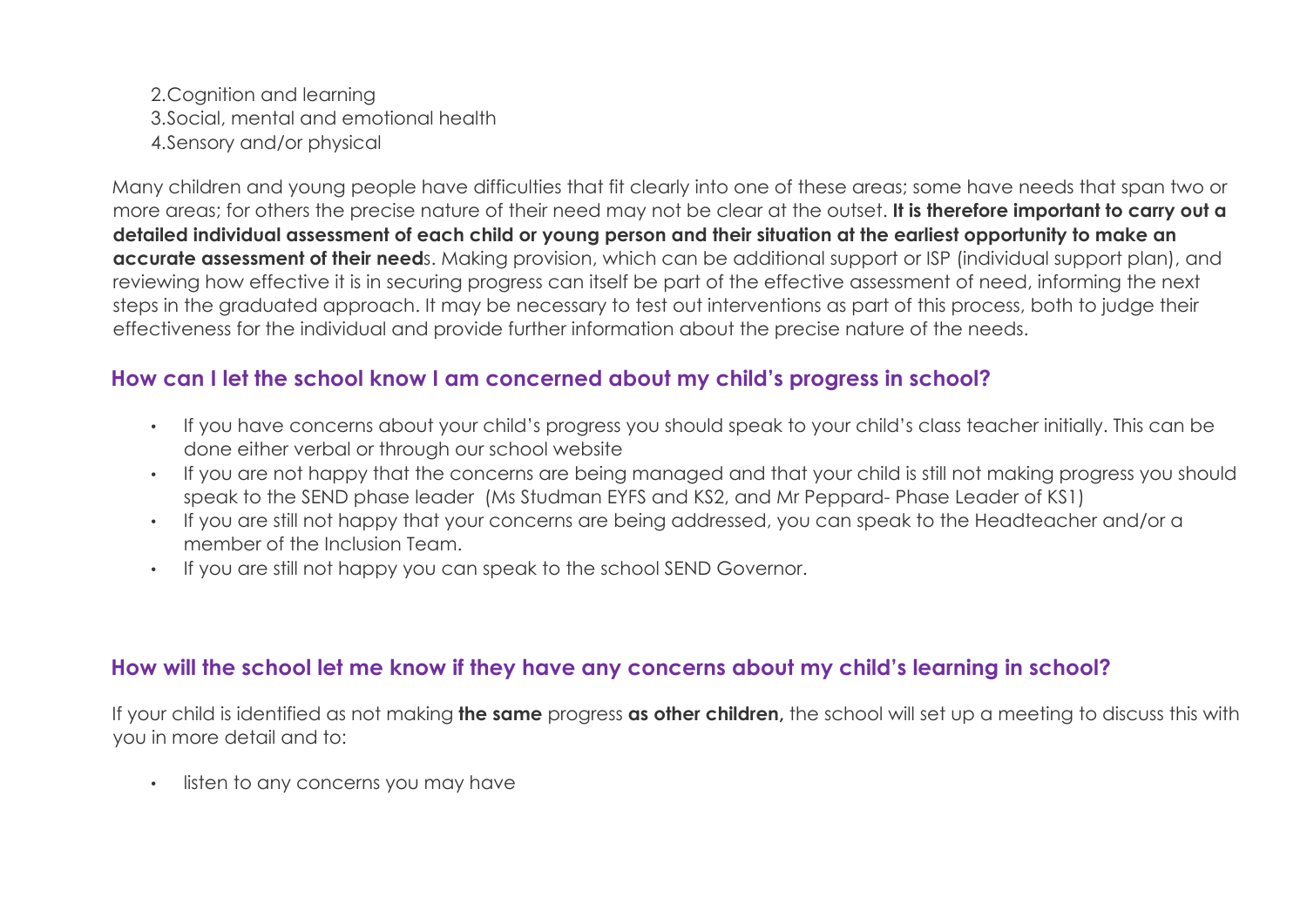- plan any additional support your child may receive
- discuss with you any referrals to outside professionals to support your child's learning

## **How is extra support allocated to children and how do they move between the different levels?**

- The school budget, received from Tower Hamlets LA, includes money for supporting children with SEND.
- The Head Teacher decides on the budget for Special Educational Needs and Disabilities in consultation with the school governors, on the basis of needs in the school.

The Head Teacher and the SEND Team discuss all the information they have about SEND in the school, including:

- the children getting extra support already
- the children needing extra support

•

- the children who have been identified as not making as much progress as would be expected
- deciding what resources/training and support is needed.

All resources/training and support are reviewed regularly and changes made as needed.

## **How are the teachers in school helped to work with children with an SEND and what training do they have?**

- The SEND team's job is to support the class teacher in planning for children with SEND. A number of approaches are used in teaching to support all children and their learning styles. This is evident in the teachers' planning and the delivery of lessons and may take the form of whole class, group or individual teaching.
- The school has a training plan for all staff to improve the teaching and learning of children including those with SEND. This has included whole school training in a variety of SEND issues which means they are able to adapt to a range of Special Educational Needs: specific learning difficulties (including dyslexia); Autistic Spectrum Condition; speech, language and communication needs and behavioural, social and emotional difficulties.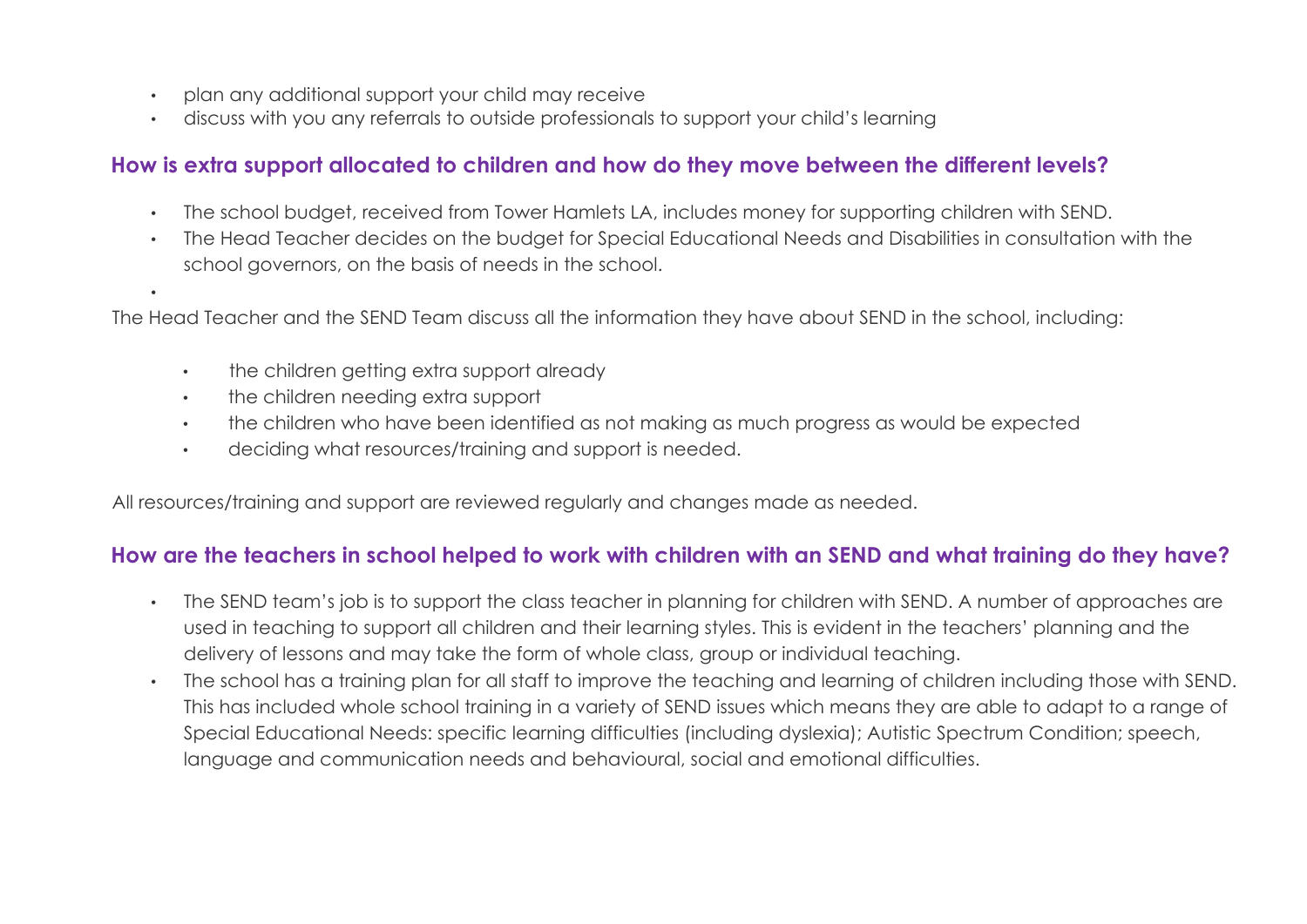- Individual teachers and support staff have attended training courses run by outside agencies that are relevant to the needs of specific children in their class e.g 'Dyslexia', 'autism' and 'hearing impairments'.
- Individual teachers and support staff have also received specific training in relation to the use of resources, programmes and strategies to support the children in their class. E.g. 'Numicon', 'ELS 'Early Words' and 'ELSA'.

## **How will the teaching be adapted for my child with SEND?**

- Class Teachers plan lessons according to the specific needs of all groups of children in their class, and ensure that your child's needs are met.
- Specially trained support staff can adapt the teachers planning to support the needs of your child where necessary.
- Specific resources and strategies will be used to support your child individually and in groups.
- Planning and teaching will be adapted on a daily basis if needed to meet your child's learning needs.
- Pupils benefit from a range of teaching and learning styles; a differentiated curriculum; a range of differentiated learning materials (both for reinforcement and extension); assessment procedures that emphasise pupils' strengths and achievements; access to ICT; differentiated booster classes in Year 6; and a broad range of extra-curricular activities.
- Individual support Plan (ISP) targets are planned and shared with parents at least once each term and are reviewed every half term.

## **How will we measure the progress of your child in school?**

• Your child's progress is continually monitored by his/her class teacher. The class teacher checks how well your child understands and makes progress in each lesson. This is done through plenary sessions at the end of lesson, through the school's marking system and ongoing assessments.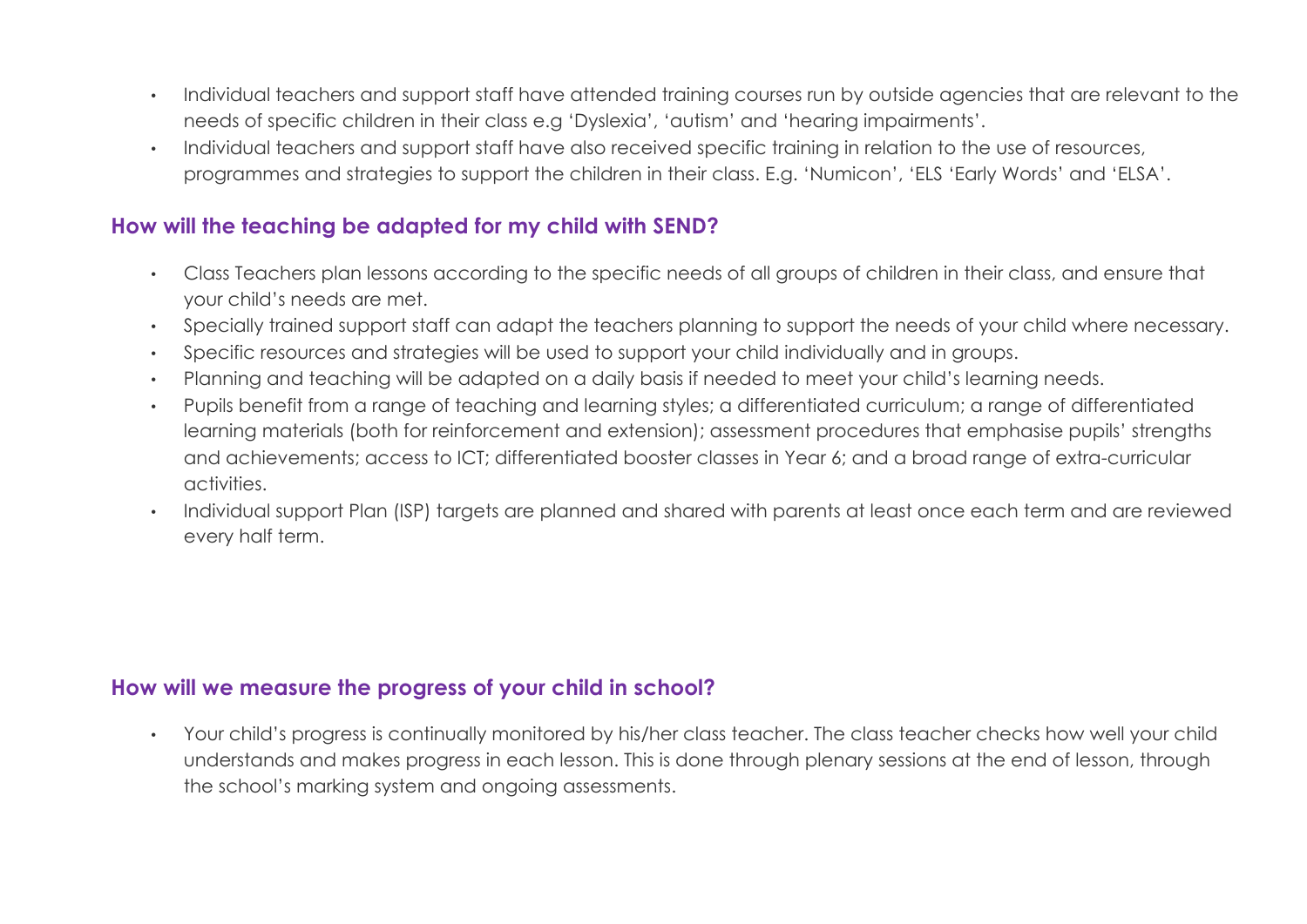- His/her progress is reviewed formally every term using school agreed guidelines in reading, writing, numeracy, religion and science.
- Pupil progress meetings with teachers enable the Senior Leadership Team to check the progress of all children each term. These meetings help identify children who are not making expected progress and identify strategies/interventions to help.
- If your child is in Year 1 and above, but is not yet at National Curriculum levels, a more sensitive assessment tool is used which shows their level in more detail and will also show smaller but significant steps of progress. The levels are called 'P levels' or PIVATS.
- At the end of each key stage (i.e. at the end of year 2 and year 6) all children are required to be formally assessed using Standard Assessment Tests (SATS). This is something the government requires all schools to do and are the results that are published nationally.
- Children who are on the SEN Register as K will have an ISP which will be reviewed by the class teacher and parents every term and the plan for the next term will be made.
- For children with SEN, teachers discuss progress with parents every term.
- The progress of children with a statement of SEND/EHC Plan is formally reviewed at an Annual Review with all adults involved with the child's education.
- The SEND Team (Ms Studman phase leader of EYFSAND KS2, and Mr Peppard- Phase Leader of KS1 will also check that your child is making good progress within any individual work and in any group that they take part in.

# **How will we support your child when they are leaving this school? OR moving on to another class?**

We recognise that transitions can be difficult for a child with SEND and take steps to ensure that any transition is a smooth as possible.

#### **When moving classes in school:**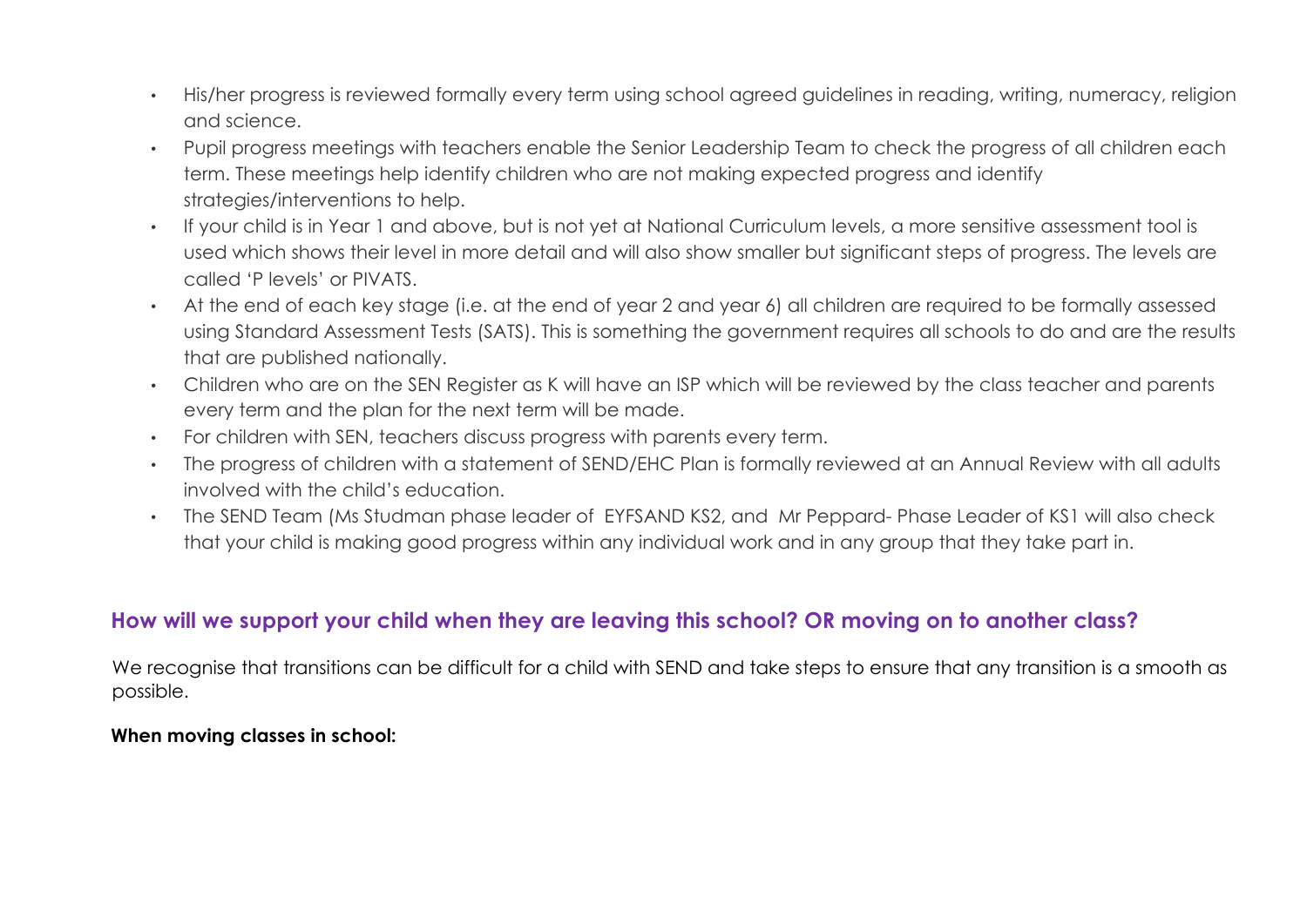- Information will be passed on to the new class teacher in advance and in most cases, a planning meeting will take place with the new teacher.
- All ISP's (Individual support Plans) will be shared with the new teacher.
- Depending on the needs of the child, additional support a social story book or visit to their new classroom can be provided to help them in their move to their next class.
- Wherever possible we arrange for the children to meet their new teacher and spend some time getting to know him/her.

### **In Year 6:**

- We fully support parents in making decisions about the secondary school they choose for their children and work with them to ensure the transition from KS2 to KS3 is smooth. Our school Parent Support Worker is available to discuss any questions/concerns you may have about secondary transitions.
- The SEND Team will attend the Primary Transition Day to discuss the specific needs of your child with the SEND Team of their secondary school, and where necessary the specialist session for students with an ASD.
- Your child will learn about aspects of transition to support their understanding of the changes ahead.
- Where possible your child will visit their new school on several occasions and in some cases staff from the new school will visit your child at school.

### **If your child is moving to another school:**

- We will contact the school SEND Team and ensure he/she knows about any special arrangements or support that need to be made for your child.
- We will make sure that all records about your child are passed on as soon as possible to ensure a smooth transition.

### **New Entry into the School**

• When children have been identified with a SEND need before they start St Elizabeth, we work with the parents/carers and professional agencies involved to ensure that all necessary provisions are in place for your child.